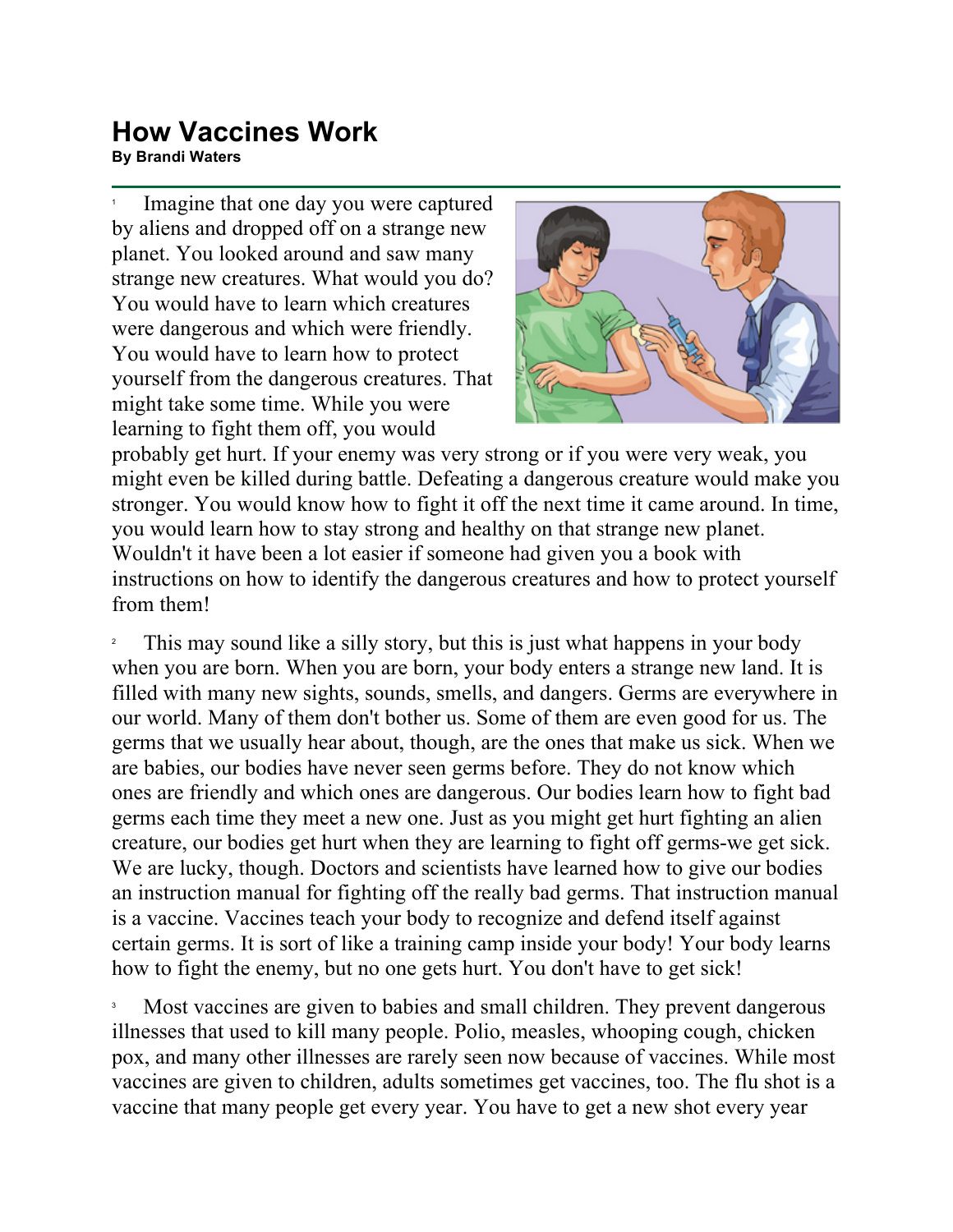because the flu germ is always changing. It is like a monster with many disguises. Your body might learn how to recognize it one year, but the next year it will have on a different disguise and your body will not recognize it.

4 Most vaccines are given to you in the form of a shot. The shot contains a form of the germ that your body can easily defeat. Sometimes the shot contains a dead germ. Sometimes it only contains parts of the germ. These vaccines can never make you sick. A few vaccines are made using a weakened germ that is still alive. These can sometimes make you sick, but you will only have a very mild case of the illness.

5 Your body has trillions of cells. Most cells have only one job. Some work to make your heart pump. Others work to send signals from your brain all over your body. Some cells have the job of protecting your body from invaders. These are the cells of your immune system.

6 Every cell in your body wears a special uniform -- special markers that are the same on every cell. That makes it easy for the cells in your immune system to tell what cells are friendly. Your immune cells quickly recognize the uniform and move along. Each germ that enters your body has its own uniform. When you receive a vaccine, your immune cells see the strange new uniform and know that those cells don't belong. Your immune cells are on full alert. They work fast to learn how to defeat the germ, but it can take awhile. This is why you often feel bad for many days when you get sick. Your immune cells create the perfect soldier to defeat the germ. The soldier is a special type of immune cell that carries special weapons to prevent the germ from infecting any more healthy cells. Once the intruder has been eliminated, some of your immune cells take on the job of remembering this germ. Their job is to identify the same kind of germ if it ever returns and to build an army of soldiers to fight the germ quickly. Once your body has been exposed to a dangerous germ, it can defeat it quickly if it comes around again. Your body is so good at fighting the germ that you will probably never feel sick when your body sees the germ for a second or third time. Your body has become immune to the germ.

7 Years ago, the only way to become immune to a germ was to get sick. Some of the germs were so bad that people would get very, very sick. Lots of people would die from the illness. Others were left disabled. Today we are very lucky to have vaccines to protect us from these terrible illnesses.

Copyright © 2010 edHelper